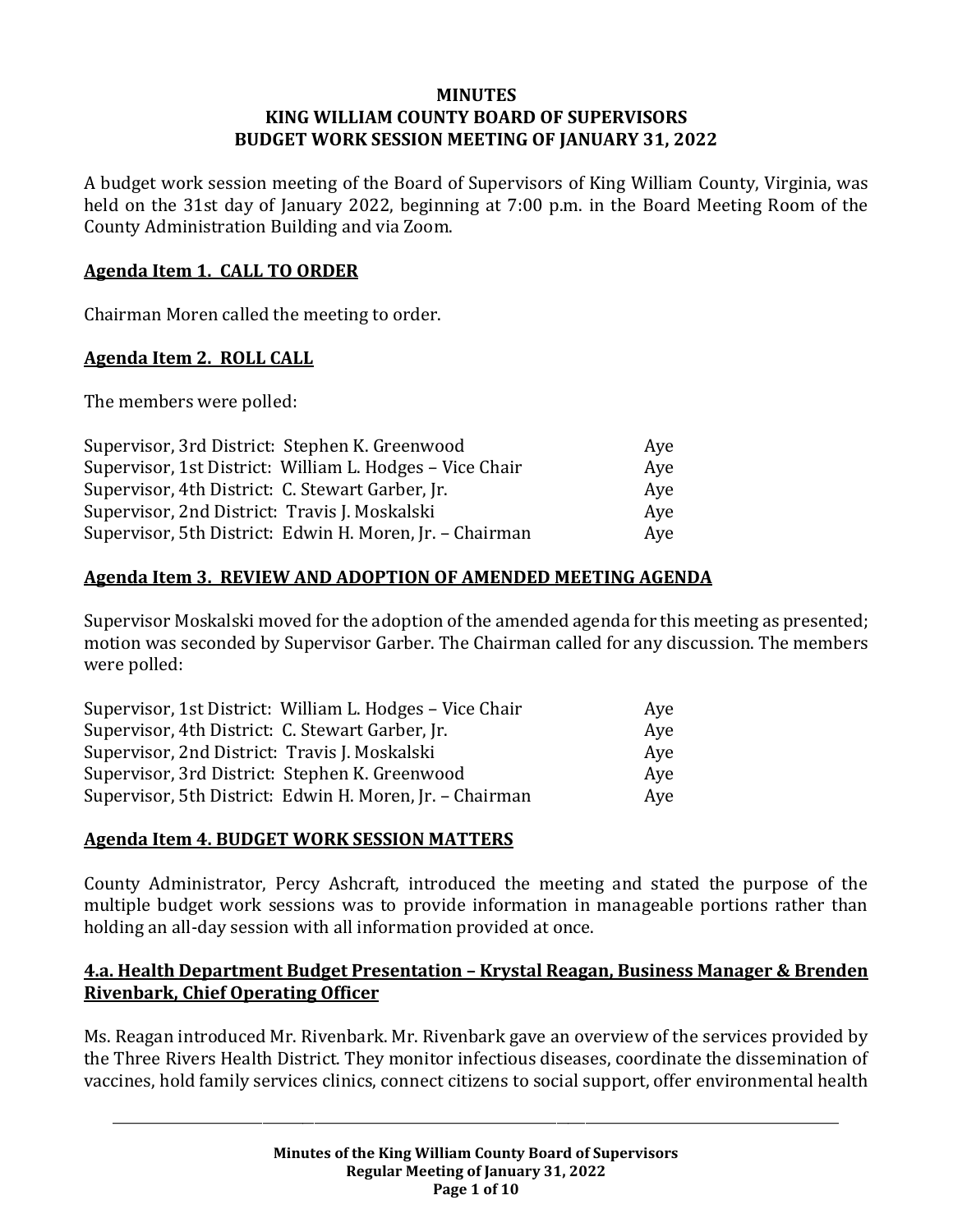programs, and perform septic/well inspections. They also provide COVID-19 testing and vaccinations. Mr. Rivenbark said the department's mobile clinic has enough resources to outlast the pandemic and they are scaling up their CPR training resources.

Ms. Regan said the department's budget request changes are mainly in response to the General Assembly's JLARC study. They are implementing a 7.35% increase over three years (2022-2024) which equates to 2.45% per year or \$158,224. The General Assembly's contribution is reducing which is why the County's share is increasing. The department expects revenues of \$91,000. King William's contribution covers a Nurse Practitioner and Registered Nurse in the DSS/Health Dept. building, rent, and IT services. The epidemiologist, and junior epidemiologist are covered out of a separate funding source (WIC grant).

Supervisor Garber asked if last year's County funding was \$140,000.

Chairman Moren said the department had received \$15 million in CARES funding and asked if it's been extended. Ms. Regan said some grants are ongoing through 2023-2024 such as COVID tracing, testing, and vaccination staff.

Supervisor Moskalski asked what the department's overall funding between state and local was last year. Ms. Regan said \$451,856.

Vice Chair Hodges asked if the department pays rent to the County for their space in the McAllister building. Ms. Joranlien said yes, the revenue comes back to the County.

Supervisor Garber asked if the IT expenses also came back to the County. Ms. Joranlien said not all, only the phone portion.

Chairman Moren asked why the Nurse Practitioner made less than the Registered Nurse. Ms. Regan said the Nurse Practitioner's salary is split between localities whereas the RN is for King William County only.

# **4.b. Social Services Budget FY 2022 Budget Update - Letecia Loadholt, Director of Social Services**

Ms. Loadholt explained the Appropriations Act of FY22 approved a 5% pay increase for all LDSS staff claimed as reimbursable in the LASER system as of July 1, 2021 Performance based salary increases did not count towards the 5%. King William County approved a 3.5% increase for FY22. The remaining 1.5% can be absorbed by the current DSS FY22 budget and must be paid retroactively to all people employed at that time.

Chairman Moren asked if they were anticipating any raises for this coming fiscal year. Ms. Loadholt said no.

Supervisor Moskalski said he lamented the fact we can't provide retroactive raises for our own staff who did not get raises.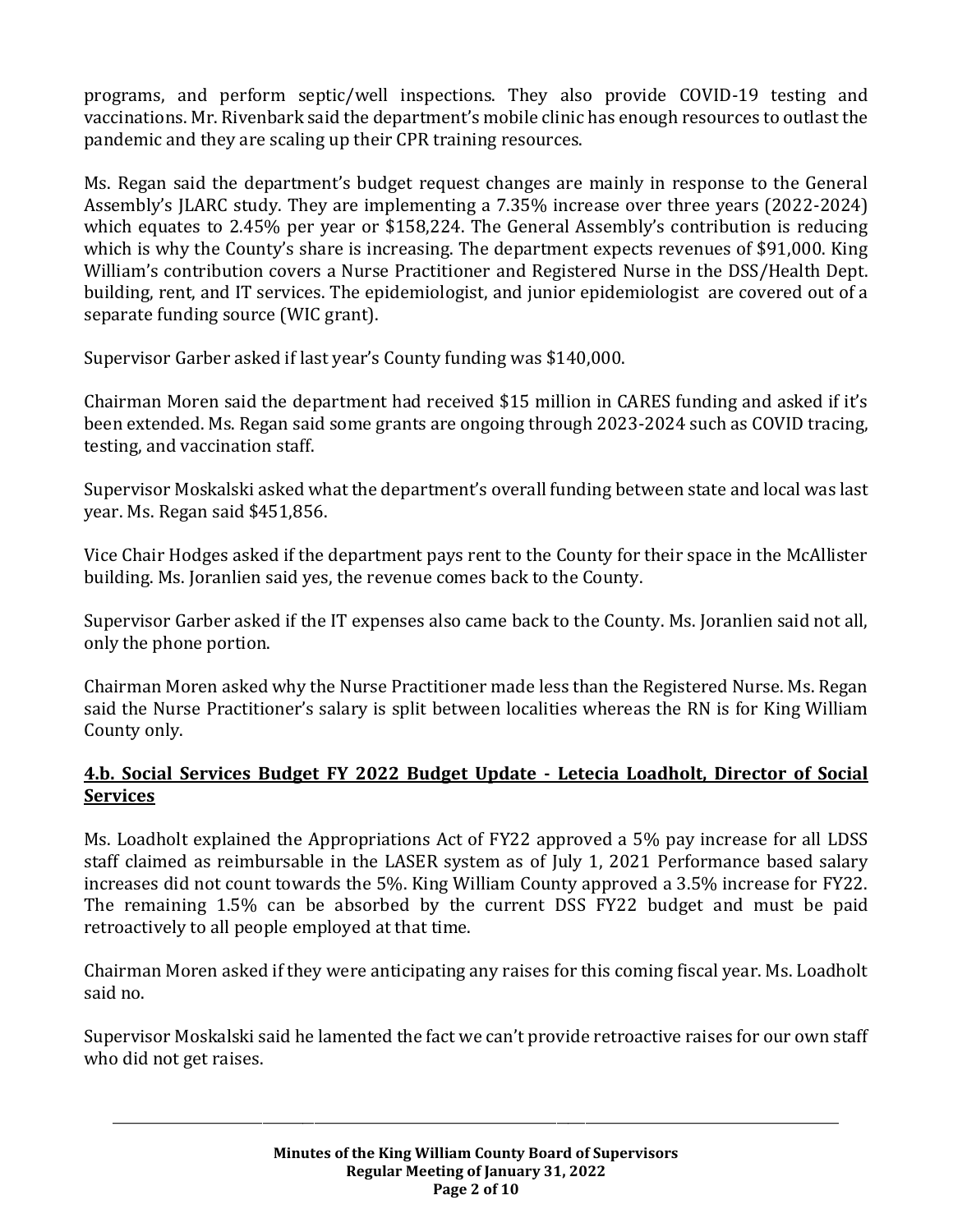Supervisor Garber said the money is there.

Ms. Loadholt said the money came from the State, not the localities.

Chairman Moren said if the Board doesn't approve this, the money goes back to the State.

Ms. Joranlien said the budget is not being amended so a resolution is not needed.

Supervisor Garber made a motion to approve the remaining 1.5% pay increase. Supervisor Greenwood seconded the motion. The Chairman called for any discussion. The members were polled:

| Supervisor, 1st District: William L. Hodges - Vice Chair | Ave |
|----------------------------------------------------------|-----|
| Supervisor, 4th District: C. Stewart Garber, Jr.         | Aye |
| Supervisor, 2nd District: Travis J. Moskalski            | Aye |
| Supervisor, 3rd District: Stephen K. Greenwood           | Ave |
| Supervisor, 5th District: Edwin H. Moren, Jr. - Chairman | Aye |

## **4.c. Split Levy Information & Intent - Steve Hudgins, Deputy County Administrator**

Mr. Hudgins went through the provided slide presentation. Split levy legislation was passed in July 2014 allowing the Town of West Point to maintain its own school division separate from King William County. A special tax district exists to fund King William County Public Schools from revenues sourced outside of the Town of West Point. West Point citizens pay taxes to the Town to fund the West Point School Division as well as other Town services.

A separate Split Levy Agreement was originally signed on December 5, 2013 reconciling the fact that West Point provides certain services within the Town (besides the school system) that would otherwise fall to the County to provide, thereby reducing the extent and cost of Countywide services. The agreement was extended on August 28, 2018.

In a separate agreement begun in 2012, the Town of West Point agreed to pay King William County \$40,000 annually for dispatch services the County provides to the Town. That amount is not annually adjusted and remains in effect. It was signed again in 2017 and renews annually.

Chairman Moren asked what the cost would be if it were adjusted annually. Ms. Joranlien said the cost to the County has increased about \$8,000. Chairman Moren asked if the County gives the Town \$48,000 in services for \$40,000. Supervisor Moskalski said they couldn't come to an agreement so the amount was left at \$40,000. Supervisor Greenwood asked if there was a new system. Supervisor Moskalski and Vice Chair Hodges said that doesn't affect this. Chairman Moren asked again if the County is providing greater than \$40,000 worth of dispatch services. Vice Chair Hodges said they can't split the system to where West Point can operate independently. Ms. Joranlien said she'd work with Sheriff Walton to see what the costs actually are and if they are being covered by the \$40,000.

Supervisor Garber asked if amounts given to the County by the Town for grants come from the Town. Ms. Joranlien said the funds come directly to the County.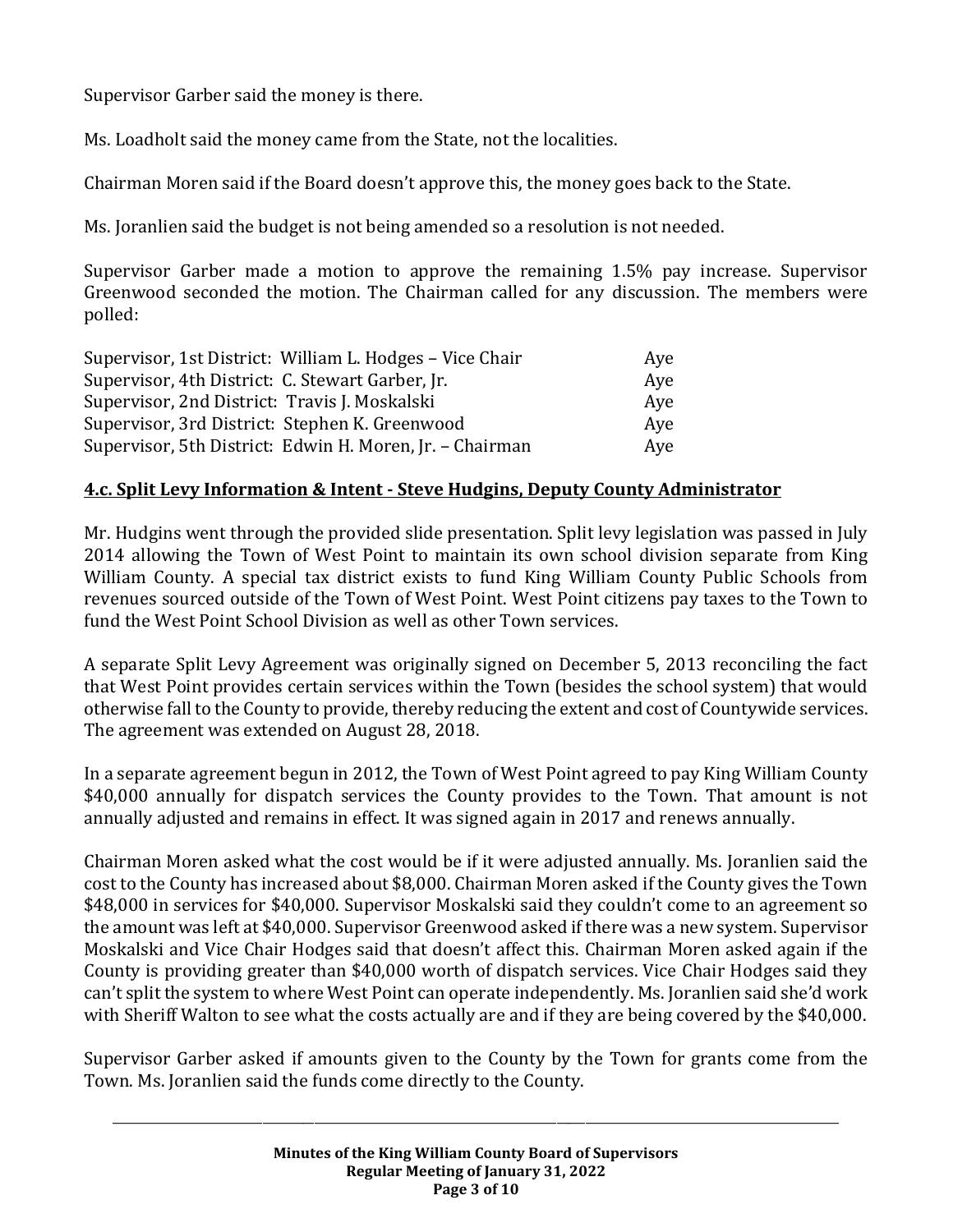Chairman Moren said it's not as simple as reducing the rate. Mr. Hudgins said there are a lot of other considerations.

Supervisor Garber asked if the funds were required to go to schools. Supervisor Moskalski said if the funds were to go to the General Fund, we'd be subsidizing West Point and artificially depressing what the Town pays. He said the funds have to go to KWCPS or the Town is getting a tax break. Supervisor Moskalski said the downside is the County doesn't get any increase from business because BPOL all goes to KWCPS.

Mr. Hudgins asked if there were expenses that effected only Districts 2-5 other than just the schools. Ms. Joranlien asked if the County found our Real Estate and Personal Property were going up, could we adjust the rate to the schools.

Chairman Moren said we need to keep a close eye on this issue.

Chairman Moren asked that Item 4.g. be considered next in order to allow the various Fire & EMS representatives to present and leave if desired. There was no objection from the Board.

### **4.g. Overview of Contributions to Volunteer Fire Departments - Natasha Joranlien, Director of Financial Services, and Stacy Reaves, Fire Chief**

## **West Point – Andrew Smith, Acting Fire Chief**

Supervisor Garber asked if West Point was hiring a Fire Chief. Mr. Ashcraft said yes. Mr. Smith said yes, they are hoping to hire someone to start in the next six months.

Supervisor Garber asked what the salary will be. Mr. Smith said the salary for the position is posted online (\$65,014.66-\$82,942.82). Supervisor Garber asked if there would be other full-time employees. Mr. Smith said no, just the Fire Chief. No funding from New Kent or King & Queen Counties would be received for this position.

Mr. Smith said the Town is asking for a budget increase from King William County to staff night crews. The cost would be split between the County and the Town.

Supervisor Moskalski asked what area they cover in the County. Mr. Smith said up to Jim Hall Store. Out of a total of 567 calls to WP, they ran 82 calls for King William County. They also ran 45 calls to New Kent and New Kent came to WP 65 times.

Chairman Moren asked if the County ran calls to West Point. Mr. Smith said it was very rare.

Chairman Moren asked what the impact would be if WP were to receive level funding. Mr. Smith said there would be no guarantee of fire or ALS care at night.

Supervisor Garber asked what led to the decision to hire a full-time Fire Chief. Vice Chair Hodges said it's been a goal of the Town.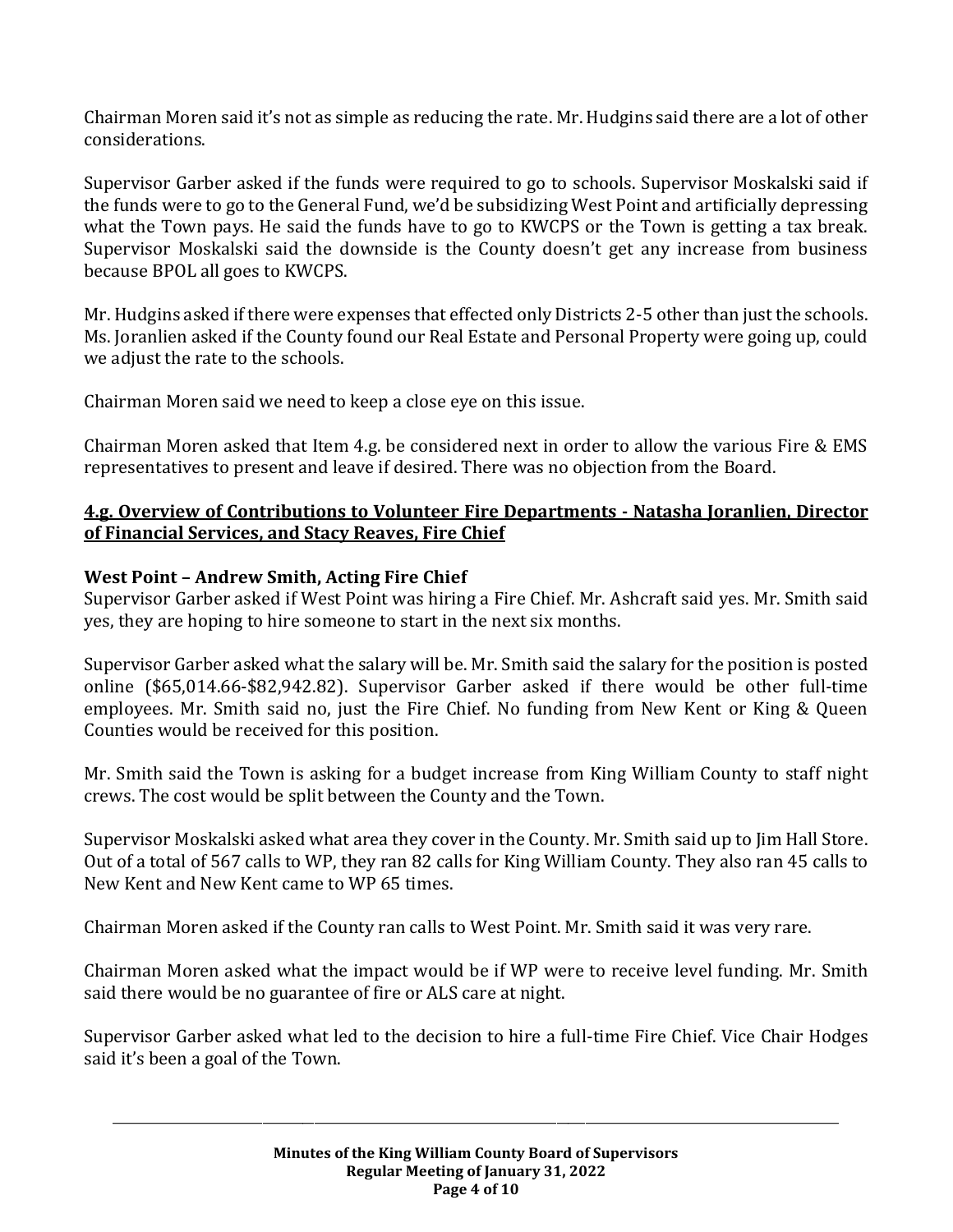Supervisor Moskalski said WP has 2 people available 24/7 who are fire/ALS certified. He asked who owns the building. Mr. Smith said the West Point Volunteer Fire Department owns the building and all the equipment.

Supervisor Garber asked if they receive money from West Rock. Mr. Smith said not much over the years. Supervisor Moskalski said their tax share provides funding.

Supervisor Moskalski said West Point comes to his district a lot or New Kent does thanks to their mutual aid agreement.

Mr. Smith said the Town pays taxes which also contribute to Fire/EMS.

Chairman Moren asked when the County department went to paid staff. Supervisor Moskalski said 2016'ish. Supervisor Garber said Mangohick provides services for the other end of the County. Vice Chair Hodges said they were offered the same deal as West Point but turned the County down.

Vice Chair Hodges asked if Mangohick could increase service likewise. Answer unknown. He said it's been proposed to West Point and they're also working through the budget process.

## **Walkerton – Robert Coleman**

Mr. Coleman said Walkerton ran 171 calls last year, 61% were in King William County. They have been provided coverage to King William County since 1954.

Last year they replaced their tanker on their own through grants and fundraising.

Supervisor Garber asked how much they received from King Queen County. Mr. Coleman said \$22,000 plus they cover all insurance costs including on the equipment, building, and people. The building and equipment are all owned by the volunteer organization.

Chairman Moren asked what calls they are currently unable to meet. Mr. Coleman said it's challenging in the daytime due to their all-volunteer staff. He said they are very stable financially because they run a frugal and thrifty operation.

Chairman Moren asked if they have paid personnel. Mr. Coleman said no. He said King & Queen County have paid staff and the County may want to consider having a separate mutual aid agreement with them.

### **Mangohick – Melissa Yopp**

Ms. Yopp runs the business operations and handles grant writing. Mangohick's Chief and Assistant Chief were both working their full-time jobs today and could not be here.

Supervisor Garber asked if they were to receive part-time employee funding from the County, would they be able to fill their volunteer voids and have a 24/7 operation. Ms. Yopp said she'd need to have a better understanding of how that might work to answer the question.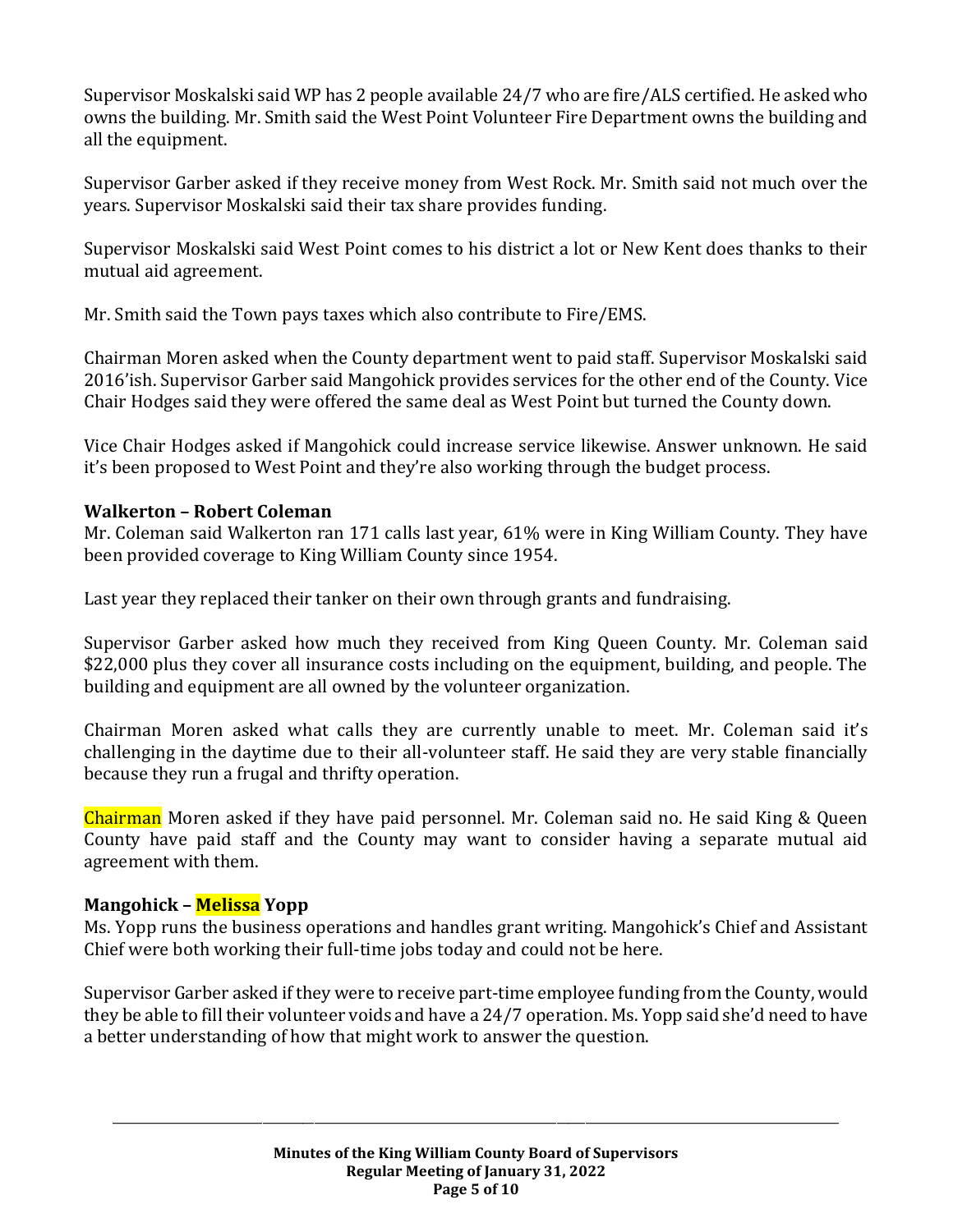Ms. Yopp said there is currently no incentive program for volunteers and they are looking at what others are doing around the country and trying to get more information to see what's possible.

Chairman Moren asked if it was an apparatus issue or a people issue. Ms. Yopp said both. She said they are currently constructing a new building to house their ambulances so they would not be in the same place as the fire trucks. This should be completed in Fall 2022. Currently, if an ambulance is blocked in by a fire truck, they must have someone qualified available to move it in order to get the ambulance out. The new building would avoid that.

Supervisor Moskalski asked if their request sufficient to do what they need. Ms. Yopp said it's a skeleton budget and they are concerned their fundraising goals won't be met. They're looking at grants for equipment that's nearing end of life. The need capital funding this year, which hasn't been given in past years. She said operation costs will go up with the new building but they did not factor that into their request.

Ms. Yopp said they enjoy the better relationship they have with the County.

# **4.d. Staffing Requests - Nita McInteer, Human Resources Manager**

Ms. McInteer listed the positions which have been requested by department heads to be added to the FY23 budget – Payroll Specialist, IT System Analyst, RAS Program Coordinator, Commonwealth's Attorney Office Records Manager (increase current part-time position to fulltime), and a Meter Technician/Locator.

Chairman Moren asked the total dollar increase. Ms. McInteer said about \$150,000 plus benefits.

Supervisor Garber asked how much was in the Commonwealth Attorney's budget now. Ms. McInteer said \$27,000. They are anticipating funding the full-time position at the lower end of the scale - \$34,233.

Chairman Moren asked if utility fees could pay for the new position requested. Mr. Hudgins said possibly. Vice Chair Hodges asked if it was unusual for a Meter Tech to do installs. Mr. Hudgins said it is a trained position. Supervisor Moskalski asked if the salary were sufficient for a trained individual. Mr. Hudgins said yes.

# **4.e. Development Fees Review - Steve Hudgins, Deputy County Administrator**

Mr. Hudgins presented the current fee schedules for the Building, Planning & Zoning, and Utilities departments along with staff recommended changes.

Land disturbance services are much more time-intensive than residential which is the reason for those suggested changes. Recommended changes to the utility fee schedule offset the cost of the department doing the installation rather than a contractor for smaller meters. Larger ones require additional expertise and still require the use of a contractor. No Building Department fee changes are suggested. Residential dwelling permits are the same cost regardless of square footage. Reinspection fees occur after two fails.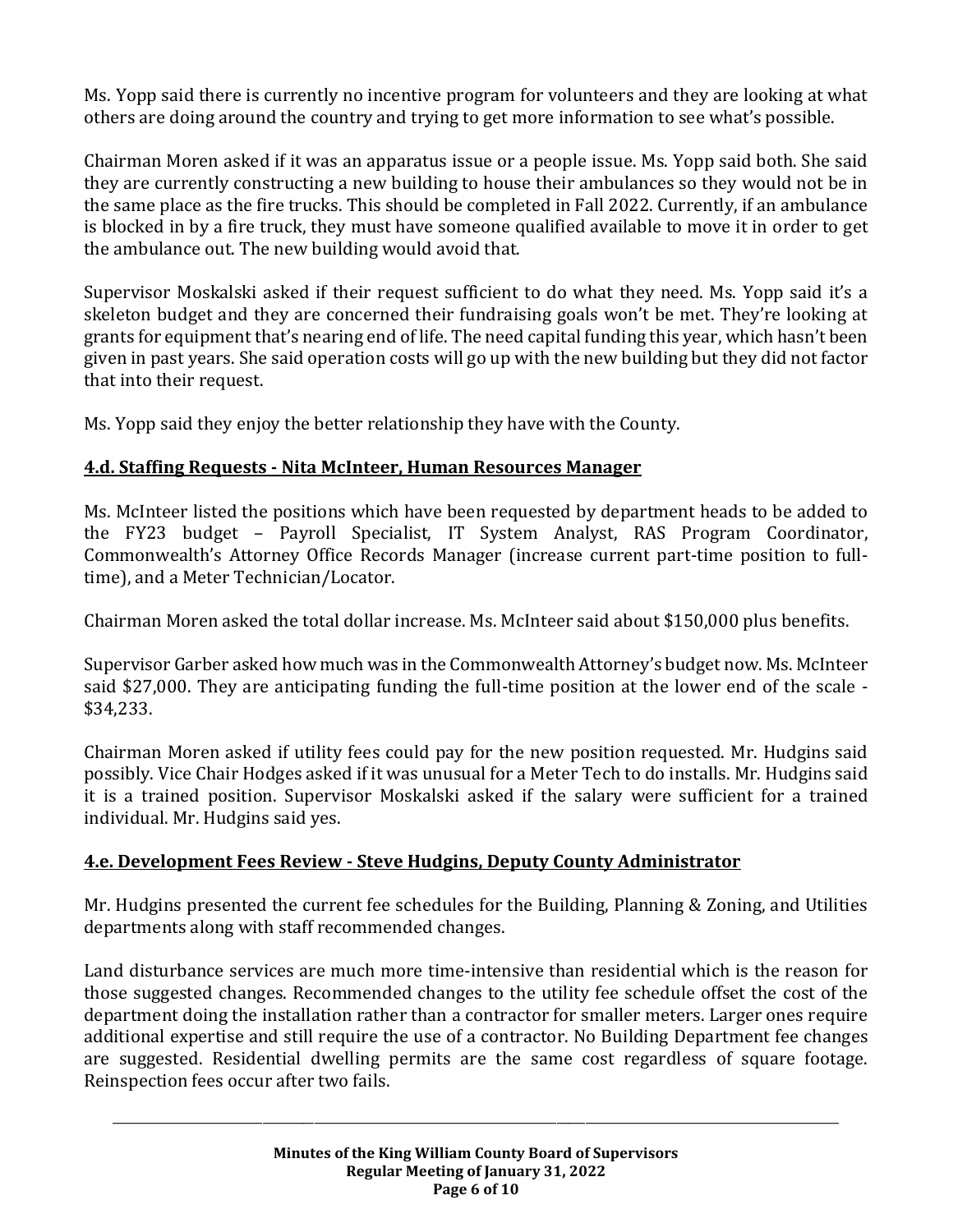Chairman Moren asked if there's a conceptual plan fee in the new Zoning Ordinance. Sherry Graham, Director of Planning, said it's not in there now but can be considered.

Vice Chair Hodges asked what the utility revenue was for last year. Mr. Hudgins said Utilities, Water & Sewer was \$1,273,941. Mr. Hudgins will send all revenue figures to the Board members.

Chairman Moren asked if we are keeping up with new construction revenues. Mr. Hudgins said yes.

Vice Chair Hodges asked if revenue has increased over last year. Mr. Hudgins said yes because the number of inspections has increased.

## **4.f. County Vehicle Mileage Report & Vehicle Requests - Natasha Joranlien, Director of Financial Services**

Ms. Joranlien provided a listing of all County-owned vehicles including their year and current mileage. FY23 requests include the replacement of one Utility Department vehicle with over 200,000 miles which would be funded through utility revenue with an expected cost of \$45,000. Parks & Rec is requesting a County vehicle to reduce the use of personal vehicles for County purposes. A higher mileage vehicle from another department may be transferred to them, and a new vehicle purchased for that department. Social Services may be able to get state help to get another vehicle there or the one fleet vehicle currently assigned to Admin may be transferred and replaced. The Sheriff's department is requesting replacing one Interceptor at approximately \$52,000, and one Animal Control vehicle at approximately \$45,000.

Supervisor Garber asked if we did a lease/purchase last year. Ms. Joranlien said yes. Vice Chair Hodges asked if we'd do the same this year. Ms. Joranlien said possibly we'd buy it outright since it's only one but she is looking at all options.

Chairman Moren asked what the cost estimates are based on. Ms. Joranlien said she based it on the most recent purchases and quotes from dealerships under state contracts.

# **4.h. Station One Information – Natasha Joranlien, Director of Financial Services**

Ms. Joranlien provided FY22 expenditures for Station One at Vice Chair Hodges' request.

Vice Chair Hodges asked how many total employees are there. Ms. Joranlien said 19 full-time. Vice Chair Hodges said they want six more. He asked how many Chiefs there are. Chief Reaves said three – himself, the Assistant Chief, and the Battalion Chief, each of whom perform different roles.

Chairman Moren asked if the additional six would give them the capability to cover Central Garage and put a staffed unit in an unserved area. Chief Reaves said yes.

Supervisor Moskalski asked the difference in the amount West Point is asking for vs. having our own staffing. Chief Reaves said part-time staffing with no benefits would be around \$15-20/hour per person; full-time for all six would be around \$310,000-350,000.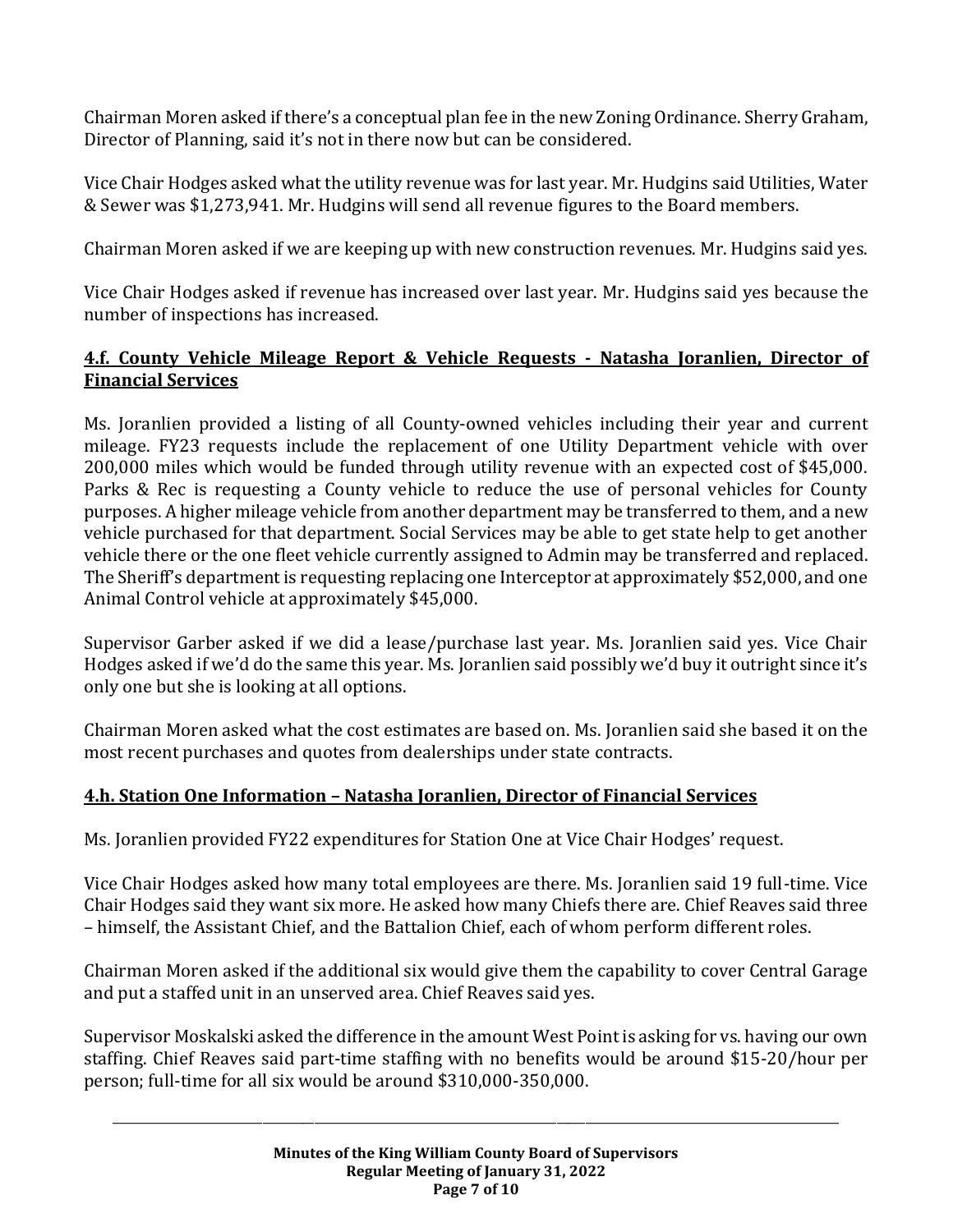Vice Chair Hodges asked why a fire engine was sent on an overdose call. Chief Reaves said they are reviewing that call now to see if the correct decision was made. Generally, the engine contains the extra personnel needed on many calls. It also contains all the medical equipment, plus extraction tools. If it's thought these tools are needed, the engine is dispatched to the call along with the ambulance.

## **4.i. Consideration of a Special Called Meeting on February 10th with Edmunds – Percy Ashcraft, County Administrator**

Mr. Ashcraft said Mr. Edmunds is available February 10<sup>th</sup> via Zoom. If they prefer an in-person meeting, Mr. Edmunds could be available on a future date.

Supervisor Moskalski said he prefers to have more complete information before Edmunds comes in. He said we should hold off a bit and clarify what's being asked and what's being provided.

Chairman Moren asked if there have been ongoing discussions with Edmunds. Mr. Ashcraft said yes, with himself, IT, and others.

Supervisor Garber asked if this should be a Closed Meeting discussion since it involves a contract. Mr. Ashcraft suggested they get together a list of questions and issues and schedule a time to speak with Edmunds and all involved parties via Zoom rather than holding a Special Called Meeting. The general consensus of the Board was to follow Mr. Ashcraft's suggestion.

# **Agenda Item 5. BOARD OF SUPERVISORS' REQUESTS**

Supervisor Garber had no requests.

Supervisor Greenwood had no requests.

Supervisor Moskalski said he looks forward to more productive budget meetings.

Vice Chair Hodges thanked everyone for coming and said it's going to be a tough year.

Chairman Moren commended staff for tonight's meeting and said he likes breaking the budget meetings into small chunks rather than having one day-long meeting.

### **Agenda Item 6. CLOSED MEETING**

# **6.a. Motion to Convene Closed Meeting**

Vice Chair Hodges made a motion to convene in Closed Meeting in accordance with Section 2.2-3711 (A)(5) of the Code of Virginia to discuss a prospective business or industry or expansion of an existing business or industry where no previous announcement has been made and in accordance with Section 2.2-3711 (A)(1) to consider a personnel matter involving the salary of specific public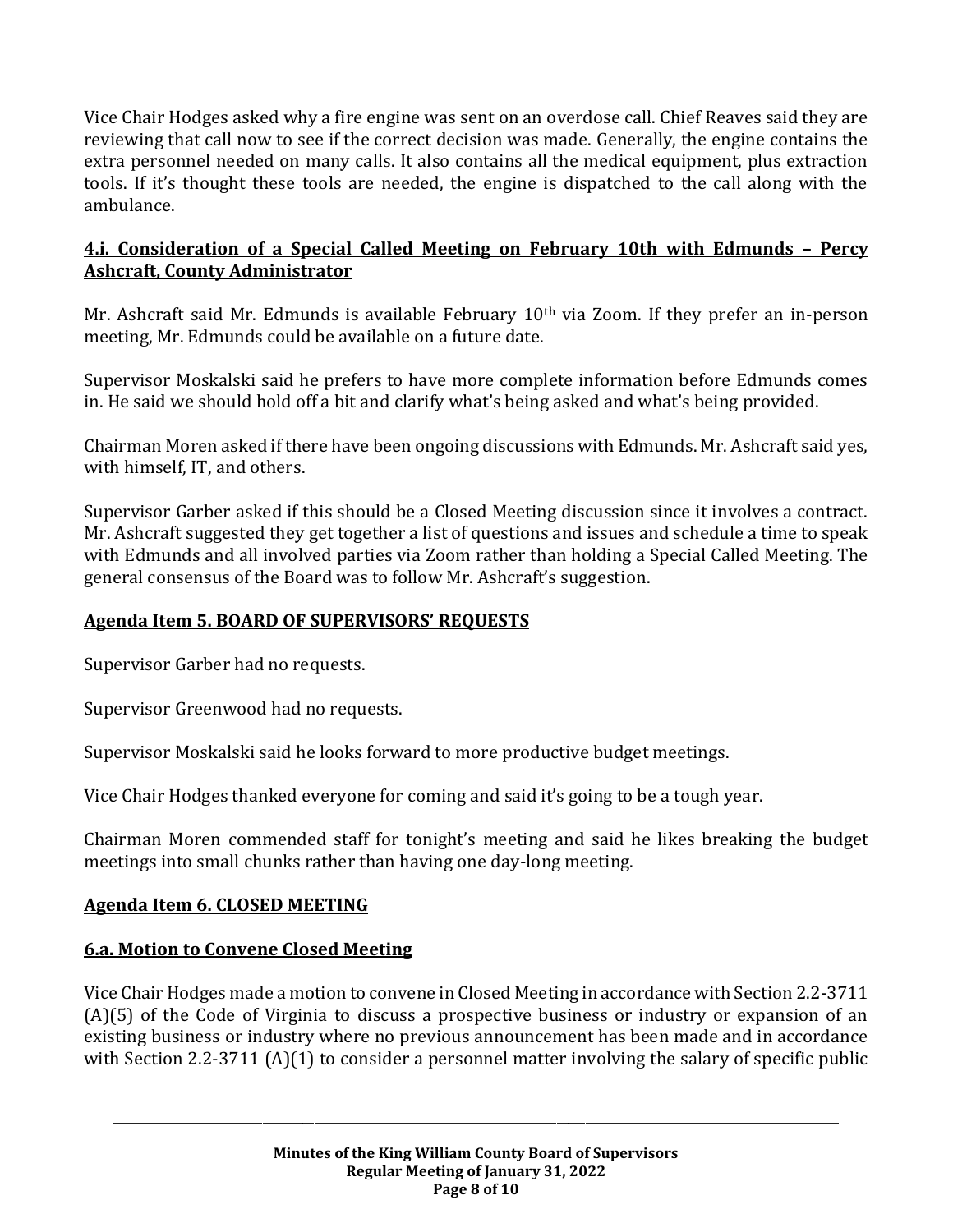employees and to consider the discipline of a specific public appointee. Supervisor Greenwood seconded the motion. The Chairman called for any discussion. The members were polled:

| Supervisor, 4th District: C. Stewart Garber, Jr.         | Aye |
|----------------------------------------------------------|-----|
| Supervisor, 2nd District: Travis J. Moskalski            | Aye |
| Supervisor, 3rd District: Stephen K. Greenwood           | Aye |
| Supervisor, 1st District: William L. Hodges - Vice Chair | Ave |
| Supervisor, 5th District: Edwin H. Moren, Jr. - Chairman | Aye |

#### **6.b. Motion to Reconvene in Open Session**

Supervisor Moskalski made a motion to reconvene in Open Session. Supervisor Garber seconded the motion. The Chairman called for any discussion. The members were polled:

| Supervisor, 2nd District: Travis J. Moskalski            | Ave |
|----------------------------------------------------------|-----|
| Supervisor, 3rd District: Stephen K. Greenwood           | Aye |
| Supervisor, 1st District: William L. Hodges – Vice Chair | Aye |
| Supervisor, 4th District: C. Stewart Garber, Jr.         | Aye |
| Supervisor, 5th District: Edwin H. Moren, Jr. - Chairman | Aye |

#### **6.c. Certification of Closed Meeting**

Supervisor Moskalski moved for adoption of Standing Resolution 1 (SR-1) in accordance with Section 2.2-3712 (D) of the Code of Virginia, 1950, as amended; Vice Chair Hodges seconded the motion. The Chairman called for any discussion. The members were polled:

| Supervisor, 3rd District: Stephen K. Greenwood           | Aye |
|----------------------------------------------------------|-----|
| Supervisor, 1st District: William L. Hodges - Vice Chair | Aye |
| Supervisor, 4th District: C. Stewart Garber, Jr.         | Aye |
| Supervisor, 2nd District: Travis J. Moskalski            | Aye |
| Supervisor, 5th District: Edwin H. Moren, Jr. - Chairman | Ave |

### **STANDING RESOLUTION – 1 (SR-1) A RESOLUTION TO CERTIFY COMPLIANCE WITH THE FREEDOM OF INFORMATION ACT REGARDING MEETING IN CLOSED MEETING**

**WHEREAS,** the King William County Board of Supervisors has convened a closed meeting on this date pursuant to an affirmative recorded vote, and in accordance with the provisions of the Virginia Freedom of Information Act; and,

**WHEREAS,** Section 2.2-3712 (D) of the Code of Virginia requires a certification by the King William County Board of Supervisors that such closed meeting was conducted in conformity with Virginia law,

**NOW, THEREFORE, BE IT RESOLVED** that the King William County Board of Supervisors on this 31st day of January, 2022, hereby certifies that, to the best of each member's knowledge: